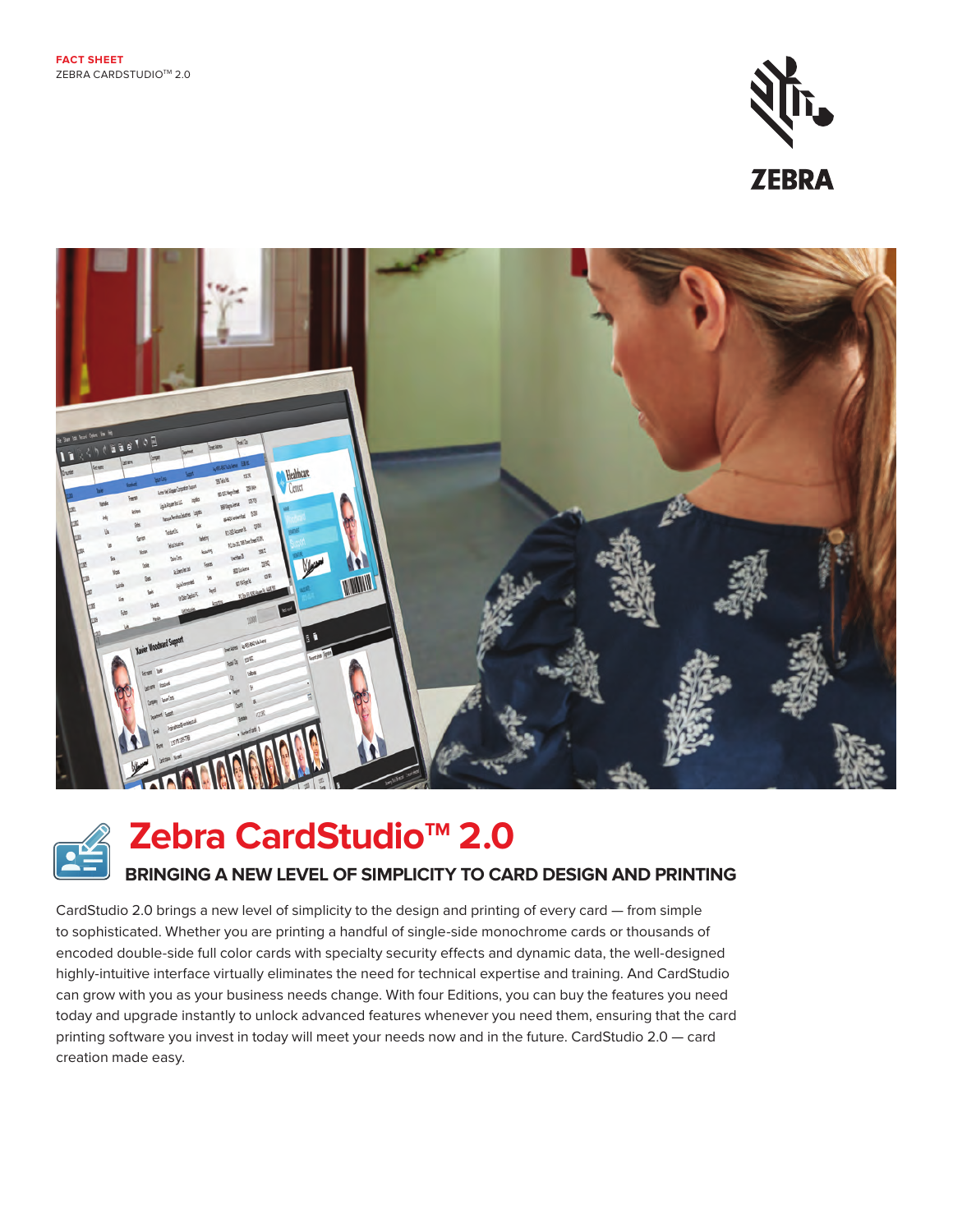#### **Easily create any card design**

The highly intuitive user interface makes it easy for virtually anyone with any level of experience to create the most complex cards.

- **We give you a head start:** Zebra's sample cards provide a convenient starting point. Just choose the card most closely aligned with the card you want to create, instead of starting with a blank slate.
- **Easily build your dream card design with layers:** Layers make it easy to add static and dynamic data, 1D or 2D barcodes, distinctive artwork, security features and more.
- **Support for today's advanced ribbons for more sophisticated designs:** Easily incorporate Zebra's latest specialty ribbons into your card designs, including metallic, 3D graphics, color-shifting graphics, watermarks and more.
- **Live card preview:** Whether you are capturing and integrating data on the fly, such as a signature, or incorporating data from enterprise backend databases, you can see a live preview of your card designs, making it easy to adjust design as needed before finalizing.

#### **Easy integration of data from all your data sources**

With a complete suite of database integration tools and capabilities, you can automatically create cards with virtually any existing enterprise data, including text, graphics, photos and other information from virtually any data source — from backend databases to spreadsheets. And you can connect to as many data sources that you need, allowing you to simplify the aggregation of data into your cards.

#### **Capture and integrate new data into your cards — on the fly**

Improve access control by capturing and incorporating photos and signatures into your ID cards. Just upload photos and signatures and crop as desired — or let CardStudio automatically recognize and crop in on facial photos.

#### **All the encoding options you need**

With support for the MIFARE family of contactless cards, including DESFire, you can choose the encoding option that matches the level of security your cards require.

**Simplify card printing in your organization today with CardStudio from Zebra. For more information, please visit [www.zebra.com/cardstudio](http://www.zebra.com/cardstudio)**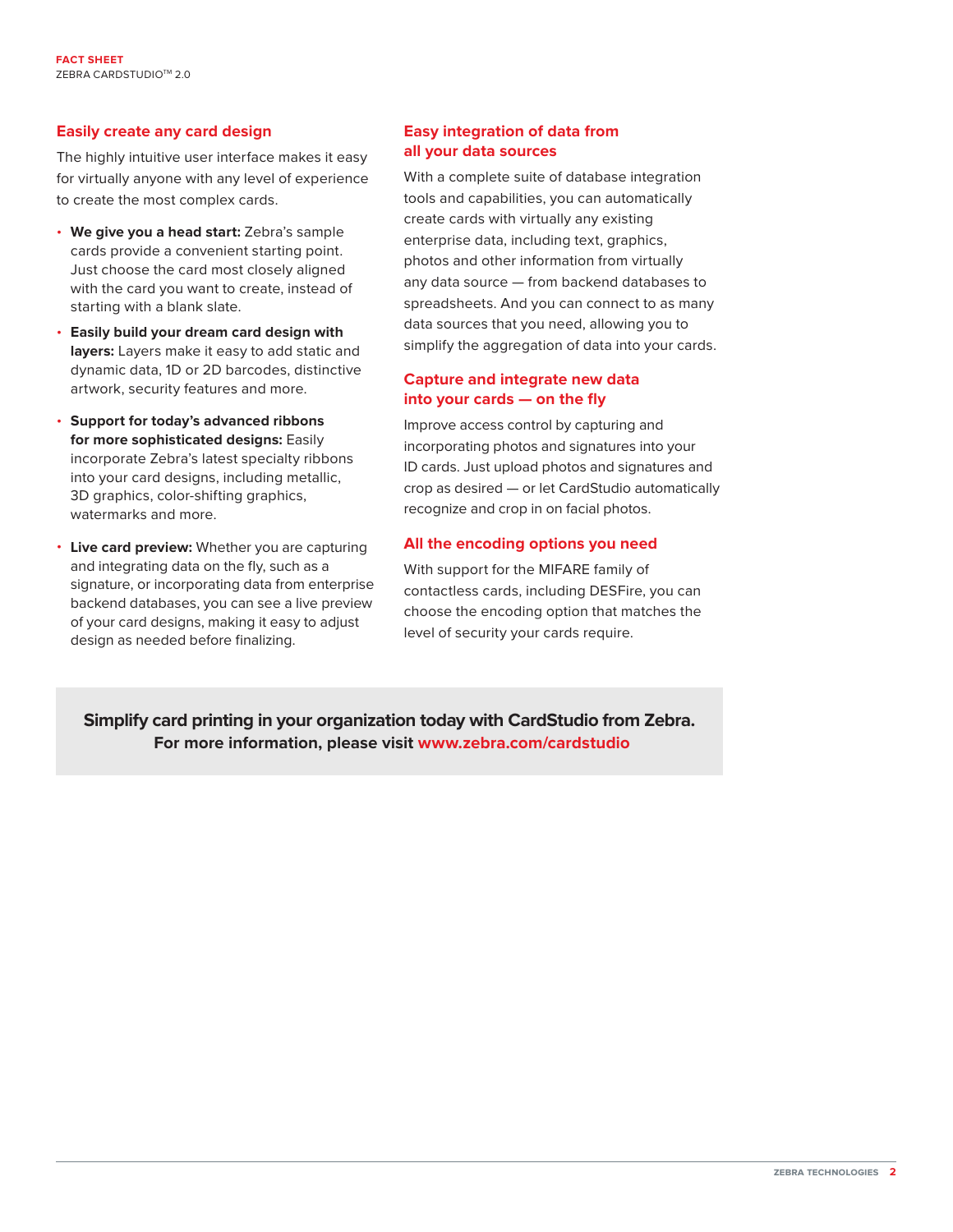# **Zebra CardStudioTM 2.0 Features**

| <b>CARDSTUDIO EDITIONS</b>                                                   | <b>CLASSIC</b>                            | <b>STANDARD</b> | <b>ENTERPRISE</b> | <b>PROFESSIONAL</b> |
|------------------------------------------------------------------------------|-------------------------------------------|-----------------|-------------------|---------------------|
| Demo version (watermarked 30-day trial)                                      |                                           |                 |                   |                     |
| Data management projects                                                     | None                                      | $\mathbf{1}$    | Unlimited         | Unlimited           |
| <b>Card designs</b>                                                          | Unlimited                                 | Unlimited       | Unlimited         | Unlimited           |
| Data records                                                                 | N/A                                       | Unlimited       | Unlimited         | Unlimited           |
| <b>General Features</b>                                                      |                                           |                 |                   |                     |
| <b>Automatic updates</b>                                                     |                                           | $\bullet$       | $\bullet$         |                     |
| Intuitive user interface                                                     |                                           | $\bullet$       | $\bullet$         |                     |
| Photo capture: includes facial recognition<br>with auto crop and file upload |                                           |                 |                   |                     |
| Signature capture, upload and cropping                                       | $\bullet$                                 | $\bullet$       | $\bullet$         |                     |
| Single, double-sided and batch printing                                      |                                           |                 |                   |                     |
| <b>Upgradeable</b>                                                           |                                           | ●               | æ                 | N/A                 |
| <b>Languages supported</b>                                                   | English, Dutch, French, German and Polish |                 |                   |                     |
| <b>Design Features</b>                                                       |                                           |                 |                   |                     |
| <b>Create card designs</b>                                                   |                                           | О               | ●                 |                     |
| <b>Card design examples</b>                                                  |                                           |                 |                   |                     |
| Static elements (text, images, shapes)                                       |                                           | c               |                   |                     |
| Element styles (color, border size,<br>transparency, etc.)                   |                                           |                 |                   |                     |
| <b>Dynamic data fields</b>                                                   | $\bullet$                                 | $\bullet$       | $\bullet$         |                     |
| <b>Biometric placeholders (passport</b><br>photos, signatures)               |                                           |                 |                   |                     |
| 1D/2D barcodes with integrated<br>barcode formats                            |                                           |                 |                   |                     |
| <b>Dynamic logos</b>                                                         |                                           | $\bullet$       | $\bullet$         |                     |

Continued on next page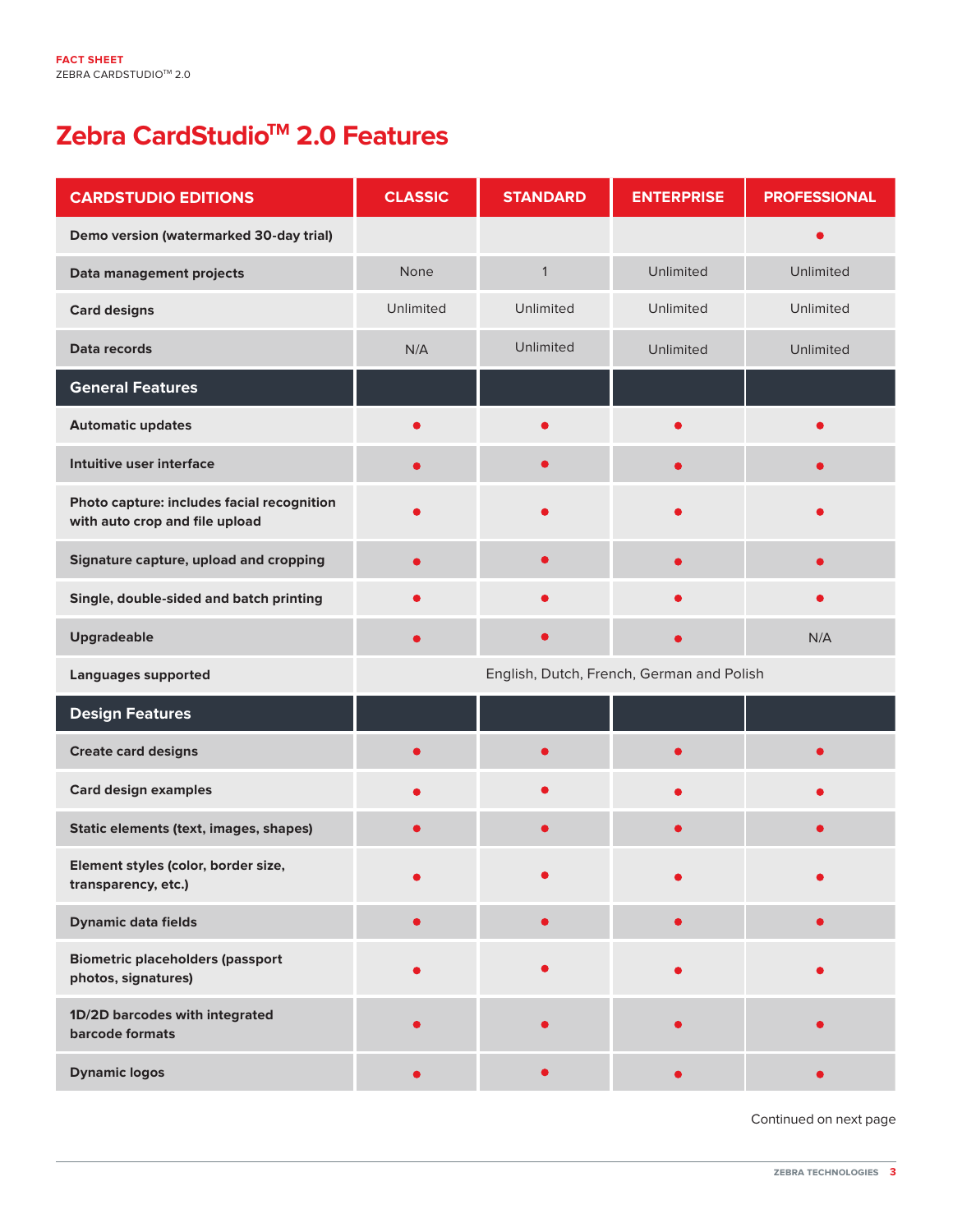# **Zebra CardStudio<sup>™</sup> 2.0 Features (continued)**

| <b>CARDSTUDIO EDITIONS</b>                                          | <b>CLASSIC</b> | <b>STANDARD</b> | <b>ENTERPRISE</b> | <b>PROFESSIONAL</b> |
|---------------------------------------------------------------------|----------------|-----------------|-------------------|---------------------|
| <b>Data Management Features</b>                                     |                |                 |                   |                     |
| Create projects with your structure, data<br>and designs            |                |                 |                   |                     |
| <b>Import Excel or CSV file</b>                                     |                |                 | $\bullet$         |                     |
| <b>Manage multiple card designs</b>                                 |                |                 |                   |                     |
| <b>Configurable window views</b><br>(Grid, Detail and Photo Slider) |                |                 |                   |                     |
| Live card preview                                                   |                |                 |                   |                     |
| Set dynamic data triggers                                           |                |                 |                   |                     |
| <b>Export project data</b>                                          |                |                 |                   |                     |
| Support for multiple data types                                     |                |                 |                   |                     |
| <b>Database Features</b>                                            |                |                 |                   |                     |
| <b>Multiple database connections</b>                                |                |                 |                   |                     |
| <b>ODBC-compliant data connections</b>                              |                |                 |                   |                     |
| <b>Combine multiple data sources</b>                                |                |                 |                   |                     |
| <b>Encoding Features</b>                                            |                |                 |                   |                     |
| <b>Magnetic stripe encoding support</b>                             |                |                 |                   |                     |
| <b>MIFARE Classic, Plus and DESFire</b>                             |                |                 |                   |                     |
| <b>CCI and XML standards support</b>                                |                |                 |                   |                     |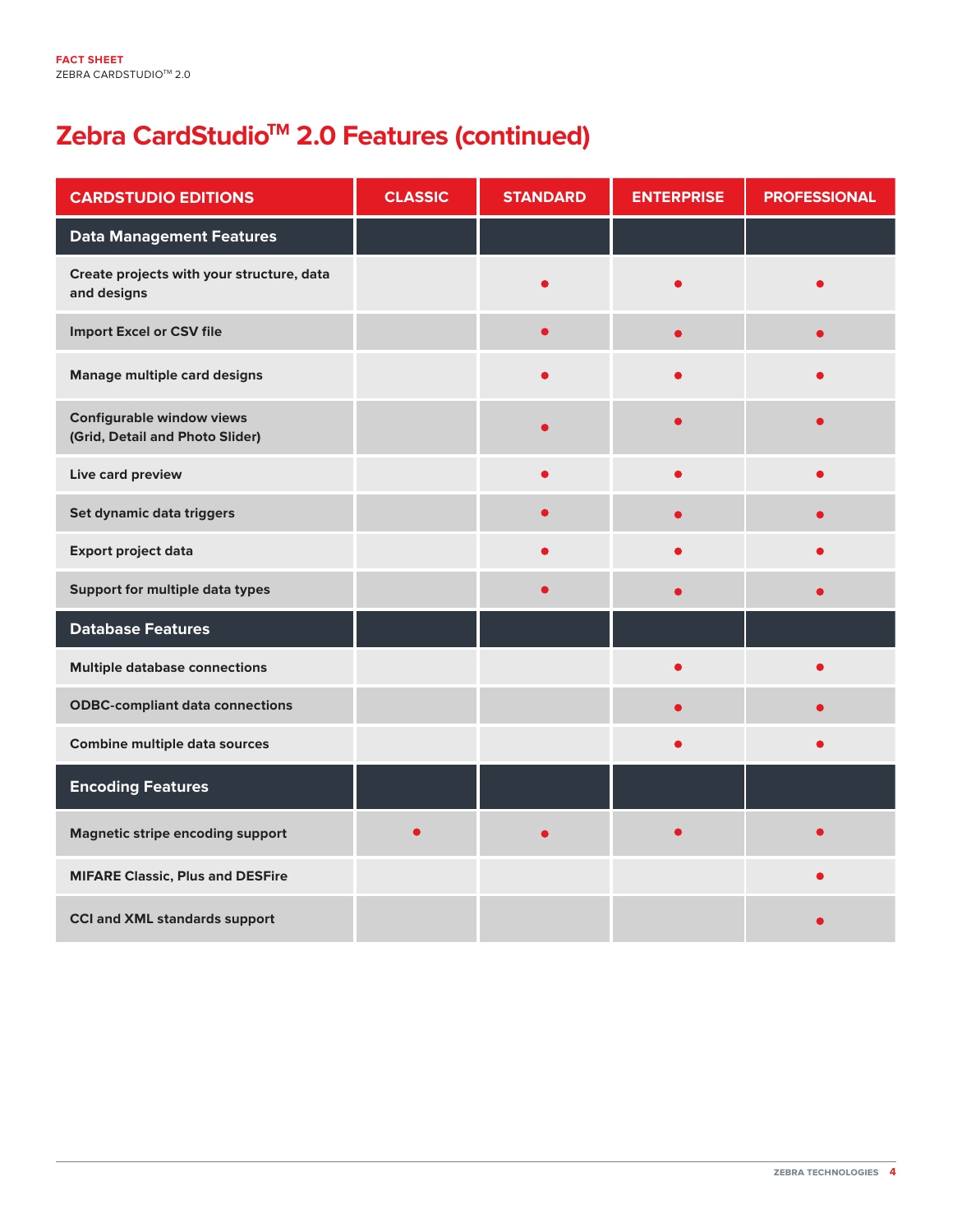## **At-a-Glance: Zebra CardStudioTM 2.0 Editions**

| <b>CLASSIC</b>                                                                                                                                                                                     | <b>STANDARD</b>                                                                                                                                                                           | <b>ENTERPRISE</b>                                                                                                                                                                                                                                             | <b>PROFESSIONAL</b>                                                                                                                                                                                                                      |
|----------------------------------------------------------------------------------------------------------------------------------------------------------------------------------------------------|-------------------------------------------------------------------------------------------------------------------------------------------------------------------------------------------|---------------------------------------------------------------------------------------------------------------------------------------------------------------------------------------------------------------------------------------------------------------|------------------------------------------------------------------------------------------------------------------------------------------------------------------------------------------------------------------------------------------|
|                                                                                                                                                                                                    | H                                                                                                                                                                                         | 鼺                                                                                                                                                                                                                                                             | $\bullet$<br>$\cdot$ ei<br>J⊞                                                                                                                                                                                                            |
| Card design and print in<br>one application<br>No database features<br>CardStudio 1.0<br>design conversion<br><b>Upgradeable to Standard</b><br>and above via software<br>download and license key | All Classic functions plus:<br>Unlimited card designs<br>Unlimited data records<br>CardStudio 1.0<br>database conversion<br><b>Upgradeable to Enterprise</b><br>and above via license key | All Standard functions plus:<br>Full external database<br>connectivity capabilities<br>for MS Access, MS SQL,<br>MySQL and Oracle<br>databases. Generic<br>ODBC driver support<br>Multiple project files<br>Upgradeable to<br>Professional<br>via license key | All Enterprise functions plus:<br><b>Full SmartCard Encoding</b><br>functionality including<br><b>MIFARE Classic, Plus ∧</b><br><b>DESFire</b><br>Unlimited projects<br>SmartCard Studio editor<br>for SmartCard<br>encoding integration |

**Legend: CardStudio Applications**



Single application for card design and printing



DesignStudio (card design)

L

PrintStudio (card printing)